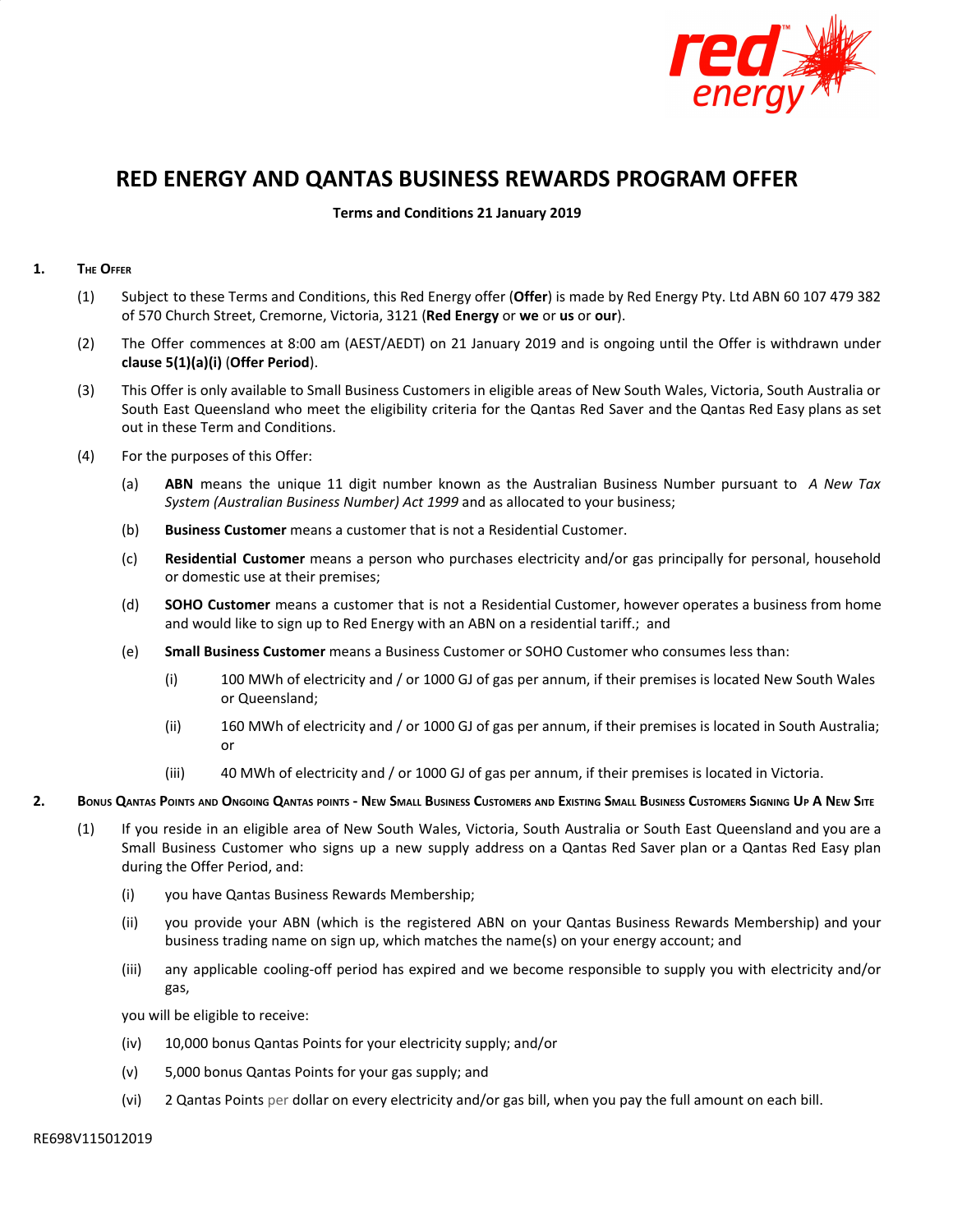- (2) You will only be eligible for bonus Qantas Points when you sign up to a new Qantas Red Saver plan or a Qantas Red Easy plan at a new supply address. Bonus Qantas Points will be credited no more than once per customer for each Qantas Product at each supply address. Bonus Qantas Points will only be awarded once if a customer changes energy providers and moves back to Red Energy within 12 months.
- (3) You will be eligible to earn ongoing Qantas Points under **clause 2(1)(v)** until:
	- (i) you're no longer a customer of ours; or
	- (ii) you're no longer on the relevant Qantas product or switch to another Red Energy plan; or
	- (iii) you're no longer classified as Small Business Customer under the applicable energy laws; or
	- (iv) you no longer have an active and current ABN on your Qantas plan with us; or
	- (v) we withdraw the Offer under **clause 6(1)(a)(i)**. If we withdraw the offer under **clause 6(1)(a)(i)**, we will provide you with reasonable notice of such withdrawal and also place a notice on our Website.

### **3. ONGOING POINTS – EXISTING SMALL BUSINESS CUSTOMERS**

- (1) As at the commencement of this Offer, if you are an existing Small Business Customer of Red Energy in New South Wales, Victoria, South Australia or Queensland on a current Living Energy Saver plan, Easy Saver plan,, Living Energy Green plan, Red Easy plan, Living Energy Simple plan, or Living Energy Easy plan; and:
	- (i) you have Qantas Business Rewards Membership;
	- (ii) you provide your ABN (which is the registered ABN on your with Qantas Business Rewards Membership) and your business trading name on sign up, which matches the name(s) on your energy account; and
	- (iii) agree to change your existing energy plan to a Qantas Red Saver plan or a Qantas Red Easy plan,

you will be eligible to receive, if you have agreed to the Qantas Red Saver plan or the Qantas Red Easy plan, 2 Qantas Points per dollar on every electricity and/or gas bill when you pay the full amount on each bill.

- (2) You will be eligible to earn ongoing points under **clause 3(1)** until:
	- (i) you're no longer a customer of ours; or
	- (ii) you're no longer on the relevant Qantas product or switch to another Red Energy plan; or
	- (iii) you're no longer classified as Small Business Customer under the applicable energy laws; or
	- (iv) you no longer have an active and current ABN on your Qantas plan with us; or
	- (v) we withdraw the Offer under **clause 6(1)(a)(i)**. If we withdraw the offer under **clause 6(1)(a)(i)**, we will provide you with reasonable notice of such withdrawal and also place a notice on our Website.

#### **4. ADDITIONAL ONGOING POINTS - QBR AND QFF CUSTOMER**

- (1) A Small Business Customer who is nominated as either a Director or Authorised Person on either a business Qantas Red Saver plan or a Qantas Red Easy plan who is also primary or secondary account holder for a residential supply address on a residential Qantas Red Saver or Qantas Red Plus plan, will be eligible to receive an additional 1 QFF point per dollar on their residential electricity and/or gas bill when they pay each bill on time.
- (2) You will be eligible to earn ongoing points under **clause 4(1)** until:
	- (i) you're no longer a customer of ours; or
	- (ii) you're no longer on a business **and** residential Qantas plan or switch to another Red Energy plan; or
	- (iii) you're no longer classified as Small Business Customer under the applicable energy laws; or
	- (iv) you no longer have an active and current ABN on your Qantas plan with us; or
	- (v) we withdraw the Offer under **clause 6(1)(a)(i)**. If we withdraw the offer under **clause 6(1)(a)(i)**, we will provide you with reasonable notice of such withdrawal and also place a notice on our Website.